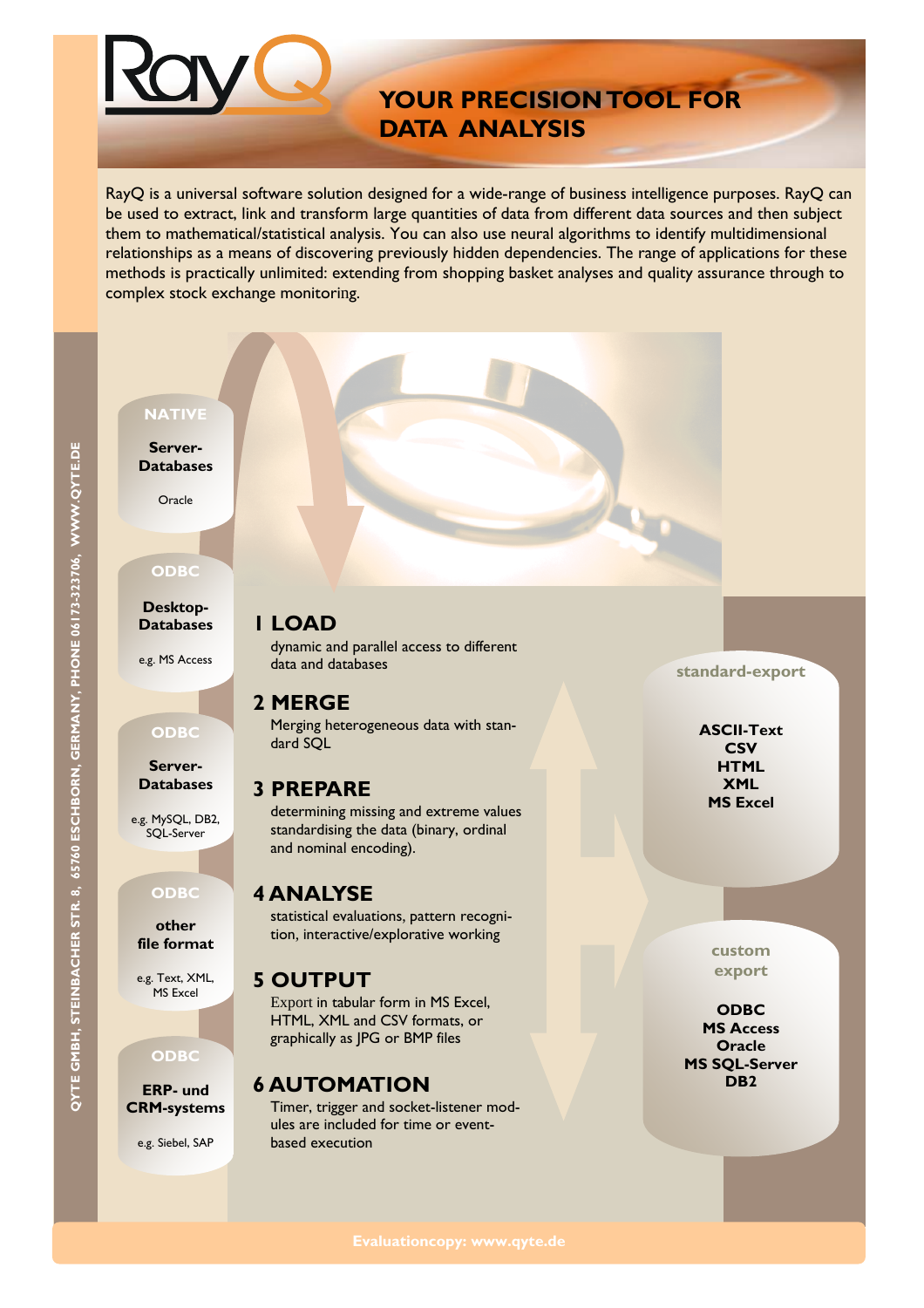

### Dear Readers**,**

We launched our new version of the RayQ data mining product a few months ago after

five years of intensive and creative development work. Thanks to the close relations we enjoy with our customers, we have now been able to extend the software in a whole variety of ways and can now offer the improved version 1.3. First I would like to take this opportunity to say a big thank you to all the customers who have helped us with their questions and suggestions.

A great deal of effort and enthusiasm has gone into our software and we are more than a little proud to see how well RayQ has been received by our customers.

Besides stock exchanges, health insurance companies and automotive suppliers, many users from a wide range of sectors are now showing interest in our product.

We regard this as proof of the universal features and simple handling which are the basis of RayQ.

We sincerely hope that we are able to arouse your interest and that we will soon be welcoming you to the circle of RayQ users.

*Jürgen Hirsch Managing Director of Qyte GmbH* 



QYTE GMBH Steinbacher Str. 8 D - 65760 Eschborn **Germany** Phone: +49 (6173) 323706 E-Mail: info@qyte.de Internet: www.qyte.de

# **RAYQ IN PRACTICE**

To mange the costs explosion in the German Health Care System, the German legislator requires since the January 2004 an active cooperation of the Health Insurance Companies in auditing the claims and statements of contract physicians and pharmacies.

The Health System Modernization Act (GMG) in 2003 expanded the existing auditing to mandatory include the area "wrongdoing in the public health sector". In addition it requires since beginning of 2004 that the health insurance companies audit the indemnification requests of their respective contract physicians.

According to the law the insurance companies have to audit:

- obligation to provide indemnification and scope of indemnification (i.e. billing for deceased patients or simultaneous billing of ambulatory and stationary treatment)
- Plausibility of type and scope of the requested indemnification with regard to the indicated diagnosis
- Plausibility of the number and specialty groups membership of the physicians consulted by the insured patient (e.g. ring referral)

Out of pocket-payment to be paid after § 28 Sec. 4 by the insured patient to the physician and the correct settlement by the responsible Regional Association of SHI-Accredited **Physicians** 

As of June 30, 2004, the above and further standard guidelines for auditing the claims and statements of contract physicians and pharmacies have been defined as mandatory by the Regional Association of SHI-Accredited Physicians and the Health Insurance Companies.

As consequence the minimum standards for any auditing software result:

- fast discovery of conspicuousness in combination pattern of diagnostics and prescription,
- Simple mathematical audit of claimed volumes and underlying score volumes with regard to the tome period

However as it as to be expected that additional audits and modifications in existing audits will be required sooner than later, the software solution has to be flexible allowing for easy enhancements and modifications. Else required, mandatory changes can only be implemented at high – non budgeted – costs.

### **User friendly and flexible – Data Mining with RayQ**

RayQ is easy to use. Therefore it can be used by staff without far-reaching database knowledge or extensive statistical training. In addition functional departments can easily define their own queries and analysis simply by drag-and-drop on the front-end. Let's suppose you want to conduct an analysis considering the distance between pharmacies, physicians and patient dependent upon prescription amounts – no problem with RayQ. Our software is already successfully used in other areas of fraud detection, e.g. in the area of market supervision at Stock Exchanges where large amounts of data have to be analyzed to detect **conspicuous** patterns and inconsistencies.

RayQ is designed as a data-Mining-software and therefore uses beside directed analysis (hypothesis based analysis) in addition un-directed analysis. Undirected data analysis allows to search for conspicuous patterns without a concrete initial assumption. The advantage of this approach is that complex **conspicuous** patterns can be discovered. Even if the individual aspects of a data constellation are un-conspicuous if analyzed on a standalone basis, a combination with other parameters might lead to the detection of a conspicuous pattern.

Due to the high degree of flexibility of RayQ i.e. in tapping into and joining of many different data sources its use within the Health Care Organizations is not limited to fraud detection tasks but is in addition used in Disease Management as well as Controlling.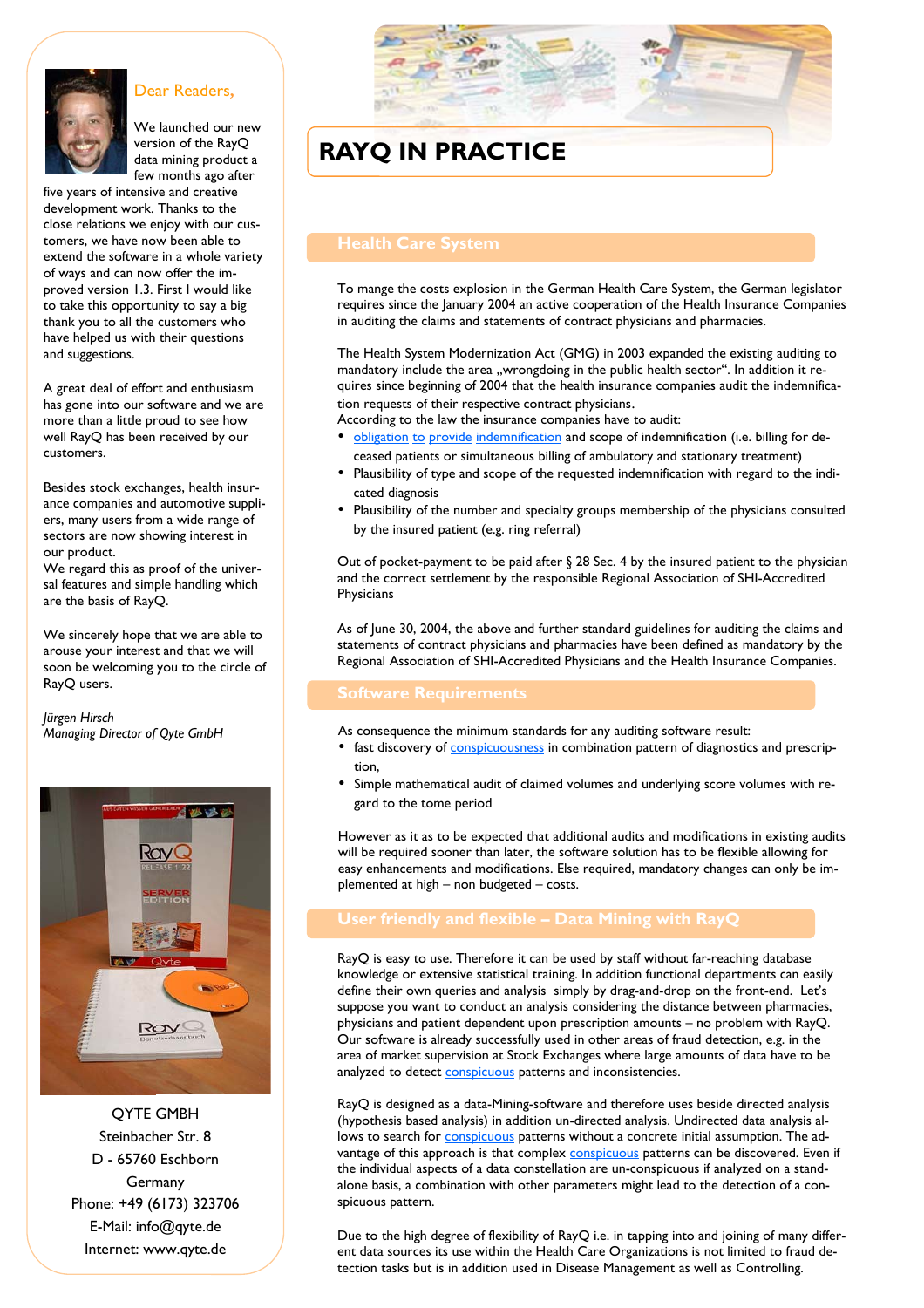### **What is RayQ?**

RayQ is a data analysis program which covers all the individual steps involved in making an analysis. RayQ gives you parallel access to distributed and diverse data sources by merging them, thereby allowing you to process and visualise data using a whole range of different procedures. It allows you to export your analysis results at any time in many different common file formats.

### **Flexible Architecture**

We provide all the key analysis and visualisation modules. The architecture of our client/server solution also allows us to respond flexibly to customer wishes. We can integrate specific customer solutions as new modules in the server without making any changes to the platform. Frequently-used analyses can be stored in their own "containers" and made available to other users as a data source for further processing. A timer feature permits automatic reporting: once created, analyses can therefore be regularly updated without any additional processing being necessary.

### **Modular design**

All the individual steps of an analysis are represented by modules which can be dragged and dropped into the work area. A special feature of our software is that all the individual steps are represented graphically during the analysis process, making it easy to keep a clear overview. New data can be added, filters applied and calculations parameterised at any time. The generated analysis can be run again from the point of the change at the click of a mouse. This way you obtain optimum results quickly and simply, without always having to repeat the same steps of the analysis. We call this the "iterative analysis process".



## **YOUR BENEFITS AT-A-GLANCE**

- Ouick and simple implementation
- Simple operation, short familiarisation period
- Simple and dynamic access to heterogeneous database
- Iterative basis: modifications can be made at any time without having to reconfigure the entire analysis
- Merging of complete analyses into a new module
- Ad hoc reporting
- High degree of automation
- Customers' specific requirements can be implemented very quickly
- Fast return on investment
- Once generated, analyses can be archived together with data (for target/actual comparison later)
- No knowledge of SQL necessary even complex database inquiries are set up visually
- No programming skills required (purely visual procedures)

#### **Money**

- Low procurement costs
- All functions are contained in the product itself no expensive individual products are necessary
- No middleware is required
- Time savings lead to reductions in personnel costs
- Improved basis for decision-making
- The merging of heterogeneous data can obviate the need for additional investment (Datamart)
- Data warehouse simulation

#### **Knowledge**

- Discover previously unknown connections in existing data
- Better exploitation of available data
- Pattern recognition and cluster analysis with neural networks. In contrast to statistics, no sharp cuts are made; all data is included in the analysis

### **System requirements for using RayQ**

#### **Server: minimum**

- Windows 2000 professional
- 1 GHz processor, 512 MB RAM
- 50 MB available fixed-disk storrage for
- RayQ program

 10 GB available fixed-disk storrage for data– and project-cache

#### **Server: recommended**

- Windows XP professional
- 3 GHz multiprocessor-system
- 4 GB RAM
- 50 MB available fixed-disk storrage for RayQ program
- 100 GB available fixed-disk storrage for data– and project-cache (fast)

#### **Client: minimum**

- Windows XP professional
- 1 GHz processor, 512 MB RAM
- 20 MB available fixed-disk storrage for
- RayQ program Graphics card true colour and min. resolution of 1024 x 768

#### **Client: recommended**

 Windows XP professional 3 GHz processor, 2 GB RAM

- 20 MB available fixed-disk storrage for
- RayQ program (fast)
- Graphics card with 3-D accelerator
- (OpenGL), 128 MB RAM and min. resolution of 1280 x 1024